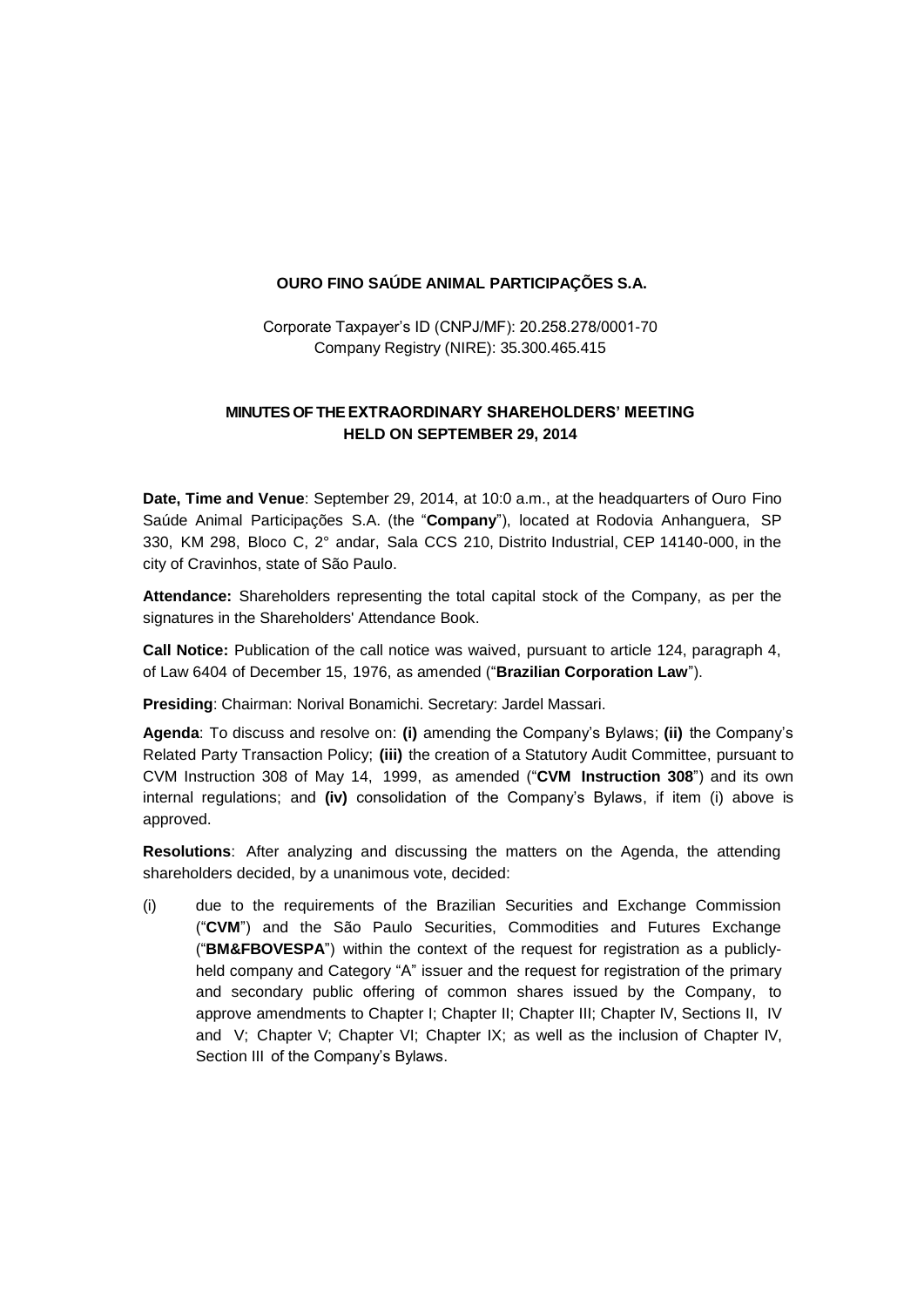- (ii) to approve the Company's Related Party Transaction Policy, as per **Exhibit I** to these Minutes;
- (iii) to approve the creation of the Company's Statutory Audit Committee, pursuant to CVM Instruction 308, and its internal regulations, as per **Exhibit II** to these Minutes; and
- (iv) given the resolution in regard to item (i) above, to approve the consolidation of the Company's Bylaws, which shall now read as per **Exhibit III** to these Minutes.

**Closure:** There being no further business to discuss, the Meeting was brought to a close and these minutes were drawn up, read, found to be in compliance and signed by all those present. Cravinhos, September 29, 2014. Presiding: Norival Bonamichi (Chairman), Jardel Massari (Secretary). Attending Shareholders: Norival Bonamichi, Jardel Massari, representing BNDES Participações S.A. - BNDESPAR, Carlos Henrique Henrique, Dolivar Coraucci Neto, Fábio Lopes Júnior, Antonio Claret Bueno, Fausto Eduardo Fonseca Terra, José Adolfo Trevelin, Sandra Barioni Toma, José Ricardo Garla de Maio, Luis Eduardo Trindade Grégio, Ricardo Ávalo Castilho, Luiz Gustavo Ribeiro and Verônica Arlete Martins.

*This is a free English translation of the original minutes drawn up in the Company's records.*

**Norival Bonamichi** Chairman

**Jardel Massari Secretary**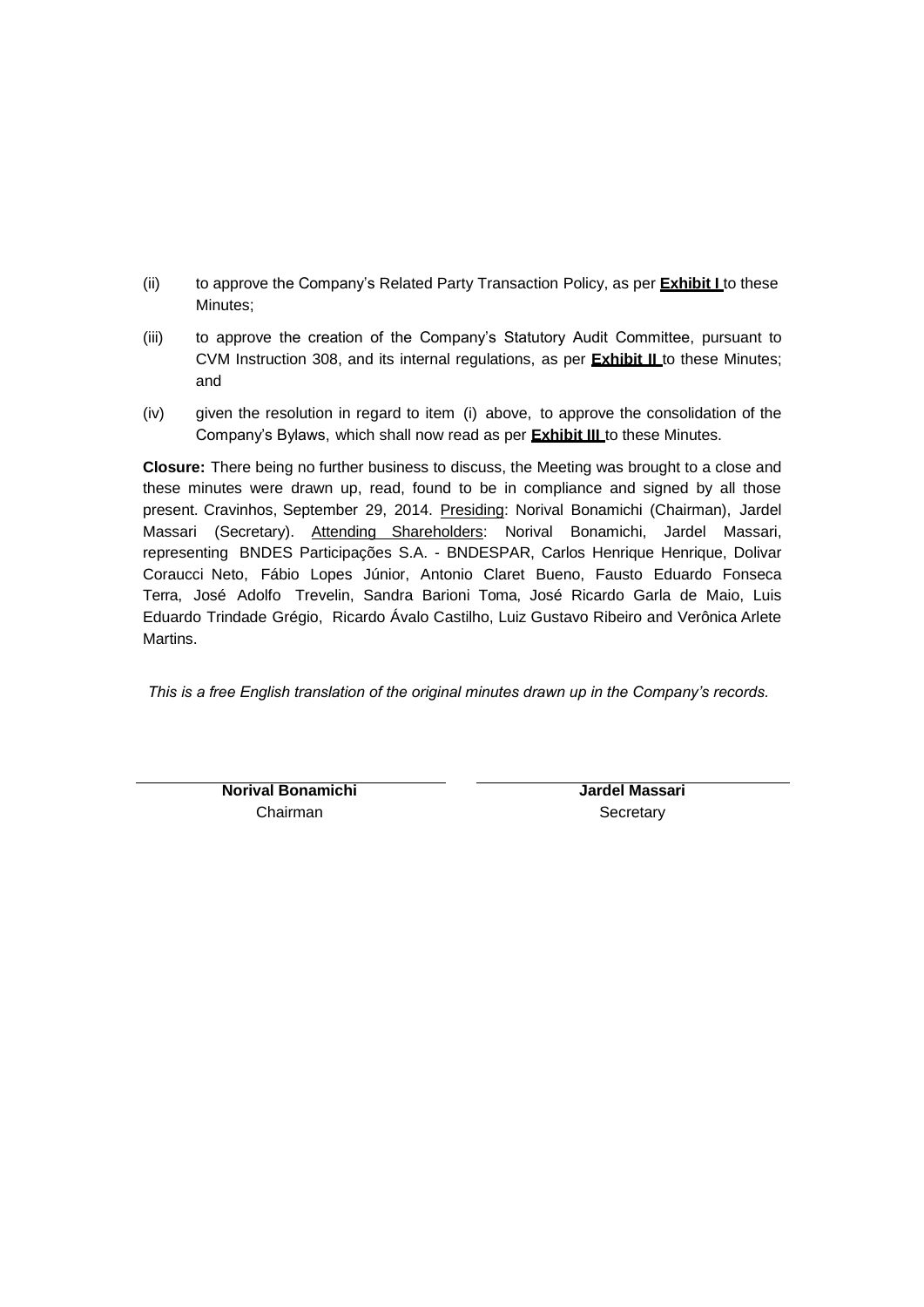## **EXHIBIT I TO THE MINUTES OF THE EXTRAORDINARY SHAREHOLDERS' MEETING HELD ON SEPTEMBER 29, 2014**

**Related Party Transaction Policy**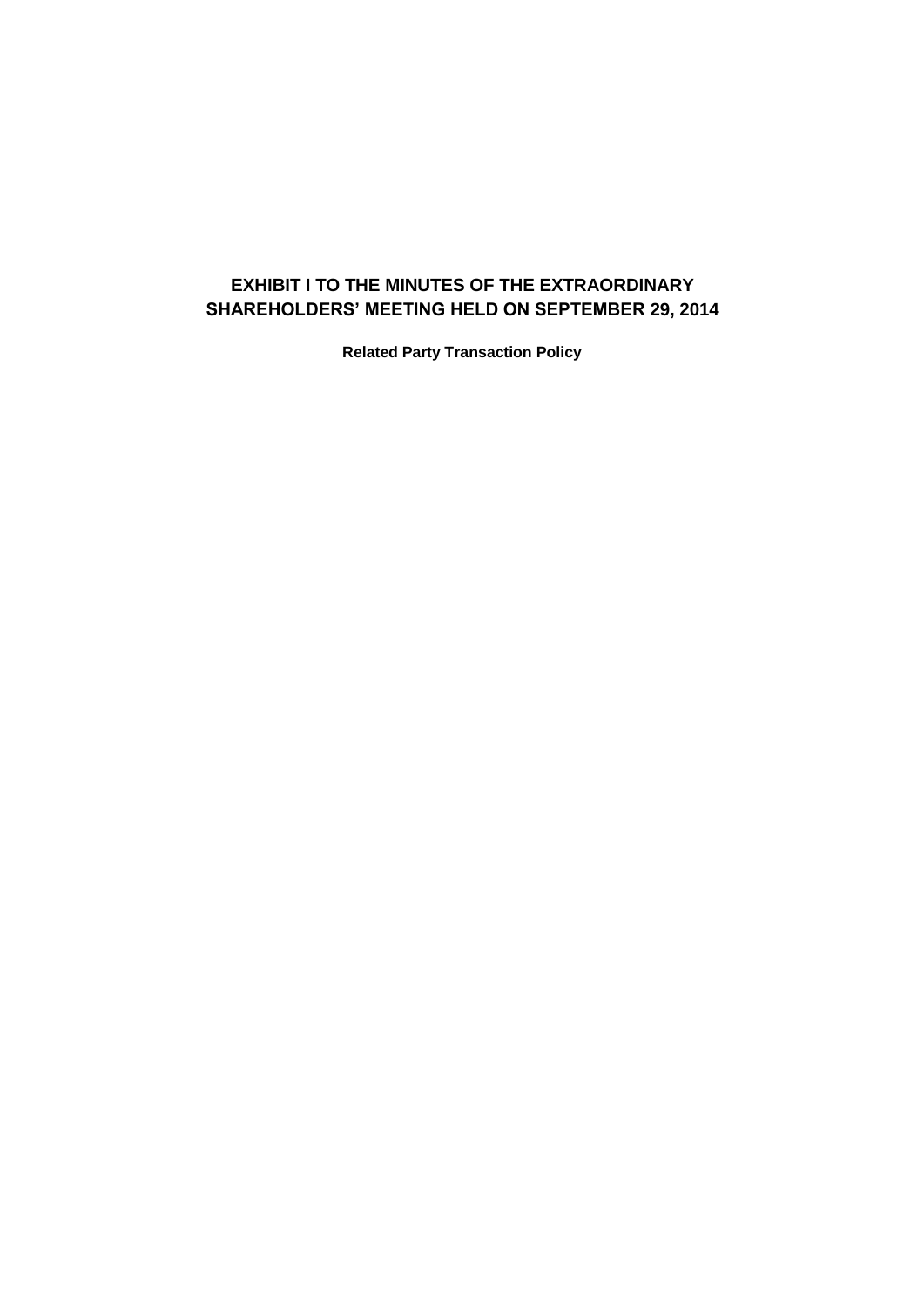# **EXHIBIT II TO THE MINUTES OF THE EXTRAORDINARY SHAREHOLDERS' MEETING HELD ON SEPTEMBER 29, 2014**

**Internal Regulations of the Company's Statutory Audit Committee**